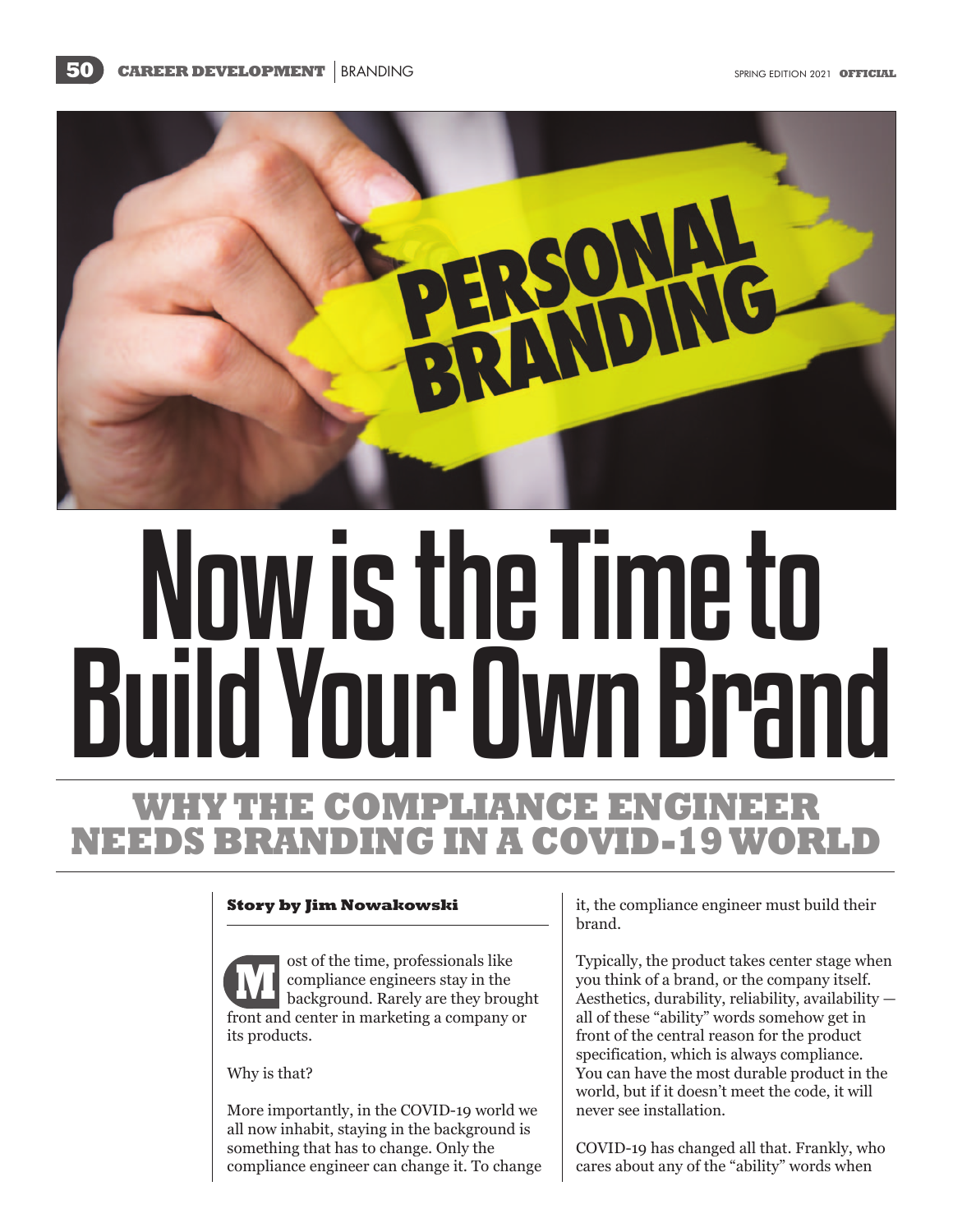safety is the central issue. And who, except the compliance engineer, knows more about that topic?

Instead of working quietly in the background, the compliance engineer has to boldly move upfront to confront the central issue of all specifications in a COVID-19 world: safety compliance. To do that, you need a personal brand. Unfortunately, the compliance engineer has done little to develop their personal brand, either as a category or an individual.

But, COVID-19 has provided the opportunity to develop both.

A brand can transcend a crisis and position the compliance engineer — and subsequently the company — in one of the strongest positions in terms of specification success. (If you doubt that, look at how Anthony Fauci — regardless of how you feel about him has built his personal brand since the virus hit.) Plumbing compliance engineers need to do the same.

# How Brands are Built

Building a personal brand takes three components: Effort, knowledge and exposure. Compliance engineers have the first two covered, however, the most important component — and the one most neglected in building a personal brand — is exposure.

Aristotle said to define your terms, otherwise no one will understand. If you are going to build your personal brand as a compliance engineer, you have to understand what a brand is and why exposure is more important these days.

# Brand Defined

A brand is intangible, just like your essence (who you are) is intangible. Sure, you have a body that does things. But you, your essence, where is that? Is it in the knowledge you have about plumbing? On the committees with which you participate?

Who are YOU? Are you your work? Are you what you eat? Are you what you do? Are you the love you feel for your family?

Just as the definition of "you" includes all of these things, your professional brand is everything around the company for which you work and your work for that company.

I have always used the American West as a good example to understand the concept of brand — personal, product or company.

# Howdy Partner

A rancher branded his cattle with his mark (brand image). Along with being a means of finding cattle that strayed from the herd, that mark was assurance to people who bought his cattle of a specific degree of quality. Some buyers paid more money for specific brands of cattle.

While all cattle ranchers sold cattle, some ranchers obtained a premium for their beef. It was the brand that identified one head of cattle from another. The "Lazy Y" might bring a better price per head than the "Circle W." In other words, "cattle" was a commodity product. A "brand" differentiated one group of cattle from another.

All the buyer knew is that it wasn't just beef anymore if he bought the "Lazy  $Y" - it$  was "the Lazy Y cattle" — confidence in the quality of the beef, assured delivery, and the commitment of the rancher of that quality. The cattle became more than cattle: they became an extension of the rancher. They became a brand.

For example, immunologists are a commodity. Some are more known than others (it's like that in any category). Anthony Fauci, an immunologist, is now a brand. Through exposure (he had knowledge and effort), he has transformed into a personal brand. (Again, ignore your personal feelings for his brand, but remember, people will have feelings about your brand as you develop it, just as theu do any brand, including Fauci.)

Exposure is the key to building a brand, to separate yourself from your category of compliance engineers.

# Exposure

Most companies overlook how the real value of an individual's brand is gained through exposure. For example, our organization has a LEED® AP on staff. When LEED first was introduced in 1998, we, as a marketing organization, recognized its inherent value to our B2B clients: energy and sustainability. We selected an electrical engineer on our staff to go through the training and attain that accreditation. To this day, that move has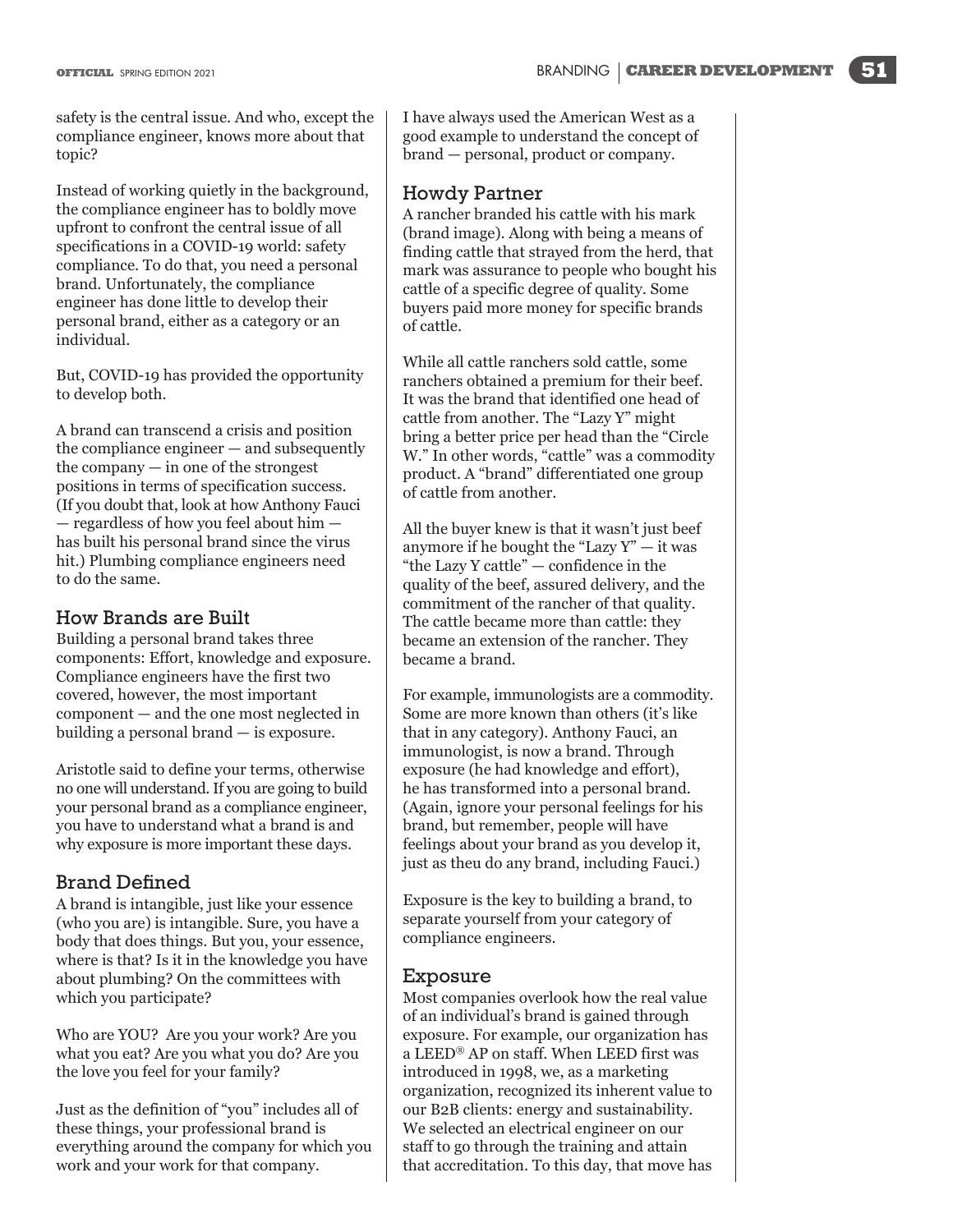

GETTY IMAGES

served us in building our brand image — and the engineer's brand image. Often, we put our LEED AP front and center in our presentations, just as important to our other strengths.

Our LEED AP becomes an expert adviser to our clients about LEED and all the variations that document has gone through. This all requires ongoing study on the individual's part, but it pays dividends in how our clients perceive us, especially since most marketing companies our size don't offer such a service with an actual staff member as "value added."

Therefore, it's up to each compliance engineer — and the companies that support them to develop and utilize their expertise in the development of an individual brand image. In other words, by building your brand image, you are also building the brand image of the company for which you work.

# Four Things You Can Do To Build Your Own Brand

# **SPREAD THE WORD**

A brand is the emotional source of an organization — its very soul. People are guided and inspired by it. That makes defining it extremely difficult, if not impossible. The only rule in figuring out brand is this: Beware of concise definitions. There are none because

brands, like people, are complex. The compliance engineer should spread the word about knowledge.

This can be done by writing papers, making presentations, putting a personal imprint on what you do and how you do it.

For example, do you communicate internally in your company about code developments? Doing an e-mail summary of your latest meeting and how it helps a sales engineer sell more product is the perfect way to build your personal brand. It is almost a guarantee of success if you start writing these memos. People will change their perception of you as "not just the compliance person." In other words, start tooting your own horn.

### **NETWORK OUTSIDE YOUR COMFORT ZONE**

In your company, a brand is formed through all company actions — answering the phones, fulfilling orders, communications, customer service calls, operations practices and employee interactions. These help define that company's brand.

Your brand is all that you do and do not do. You help define your brand by "opting out" of specific behaviors or "opting in" to others.

Stepping out of your comfort zone (or your lane as they say these days) is always a risk, but COVID-19 has thrown us all out of our zones. So, visit other departments. See how these departments work to understand how your knowledge of compliance might work to their advantage. Respectfully, also go outside of plumbing and see what others are doing.

In almost every case, you will see things that only you can see from your compliance point of view. In one case, the compliance engineer, visiting the production line, saw a procedure being done and asked, why it was being done at the particular time in the process? No one had an answer. The compliance engineer suggested shifting the particular process to a different step in the assembly. That led to questions about the need for the process itself. That, in turn, led to a new product development that gave the company a strategic advantage for a period of time.

In another instance, a plumbing compliance engineer stepped into the security world,